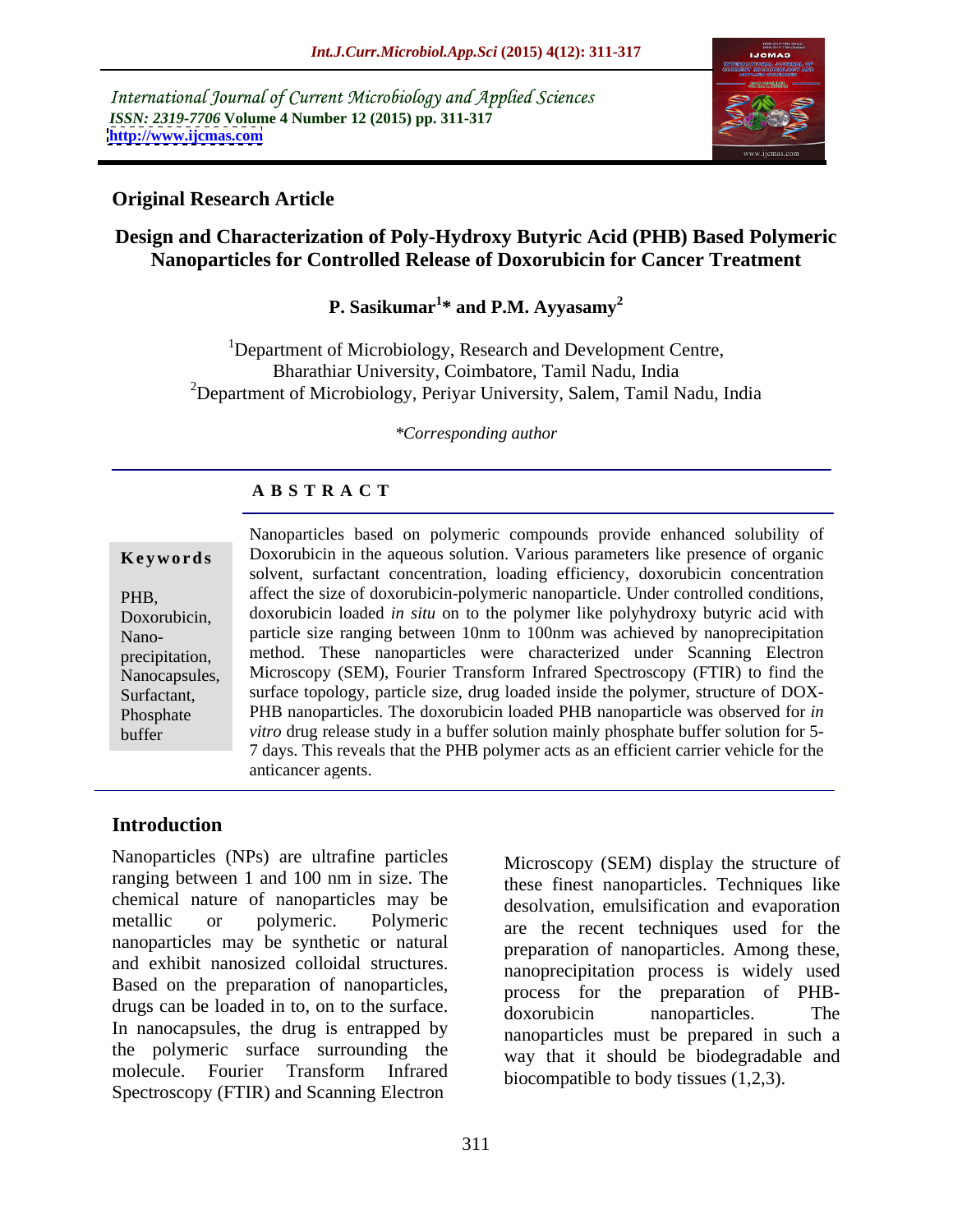acid (PHB) exhibit biodegradability and also is a new and well known polymer which has which is a widely used drug for a good drug delivery application with cells<br>and tissues. These polyhydroxy butyric acid<br>lymphomas, soft tissue carcinomas, bladder, size(4,5). Since these are hydrophilic, easily anticancer research have coupled tissues, polyhydroxy butyric acid is a well preferred polymer for this work. For Doxorubicin is a vesicant (i.e.) it is a with different drugs like testosterone,

bacteria like *Alkaigenes eutrophus* in which it acts as a storage material. PHB is mainly **Materials and Methods** composed of polyhydroxyalkanoate. Many investigations used polymeric nanoparticles as a transdermal drug delivery system. were procured from LOBA Chemicals, These nanoparticles are mainly prepared by nanoprecipitation, emulsification and chemicals and reagents were used without homogenitization. Due to its simplicity and further purification and were of analytical reproducibility nanoprecipitation is grade. The aqueous solutions were prepared preferred for preparation of these by double distilled deionized water. PHB nanoparticles under controlled particle size by controlled use of surfactants and ethanol

prepared by nanoprecipitation method. The loading of Doxorubicin *in situ* on to PHB to form Doxorubicin loaded PHB nanoparticles was done by precipitation of the preformed ethanolic surfactant. Then 1 ml of polymer particles and by water oil emulsion method. This provides a major advantage that there is no need of any organic solvent during precipitation process. The type of surfactant used plays a major role in the non-ionic and nontoxic in nature(12,13). centrifugated at 15000rpm in a research<br>Also surfactant concentration determines the centrifuge so that the doxorubicin loaded

Natural polymers like polyhydroxy butyric particle diameter. The anticancer drug and tissues. These polyhydroxy butyric acid lymphomas, soft tissue carcinomas, bladder, nanoparticles range between 10-100nm in and breast cancers. Recent investigations in degradable and compatible with body doxorubicin with monoclonal antibody to instance, PHB nanoparticles can be loaded chemical that causes tissue damage if it nifedipine etc(6,7).<br>
when it targets cancer tissue it does not<br>
PHB is a biological polymer produced by cause damage to normal cells (17,18,19). loaded *in situ* in to PHB is doxorubicin which is a widely used drug for chemotherapy in treating leukaemia, anticancer research have coupled eliminate HIV-1 in mice(14,15,16).<br>Doxorubicin is a vesicant (i.e.) it is a blisters out from vein. Doxorubicin should be carefully encapsulated in to PHB so that when it targets cancer tissue it does not cause damage to normal cells (17,18,19).

## **Materials and Methods**

Ethanol (98%), Tween 80 (polysorbate80), India. Oil used was sunflower oil. All was obtained from bacteria.

## **Preparations by Nanoprecipitation**

for purification (8, 9).<br>In this study, PHB nanoparticles were PHB-Doxorubicin nanoparticles were and no rising temperature for preparation of was stirred for 2 hrs at room temperature. nanoparticles (10,11). It requires only small Then 1% PHB solution was prepared by amount of organic solvent like ethanol to using double distilled deionized water. From remove oily residues and also surfactants that 1 ml of PHB solution was added drop loading efficiency of doxorubicin-PHB PHB nanoparticles. The medium containing nanoparticles as these surfactants should be nanoparticles as fine aggregates was PHB-Doxorubicin nanoparticles were prepared by nanoprecipitation technique. The surfactant (Tween 80- an emulsifying agent) was initially added to ethanol to form ethanolic surfactant. Then 1 ml of doxorubicin was added with 15 ml of ethanolic surfactant solution, followed by the addition of 5 ml of oil and the mixture wise to the mixer and stirred continuously for 2 hrs, doxorubicin was loaded *insitu* with centrifugated at 15000rpm in a research centrifuge so that the doxorubicin loaded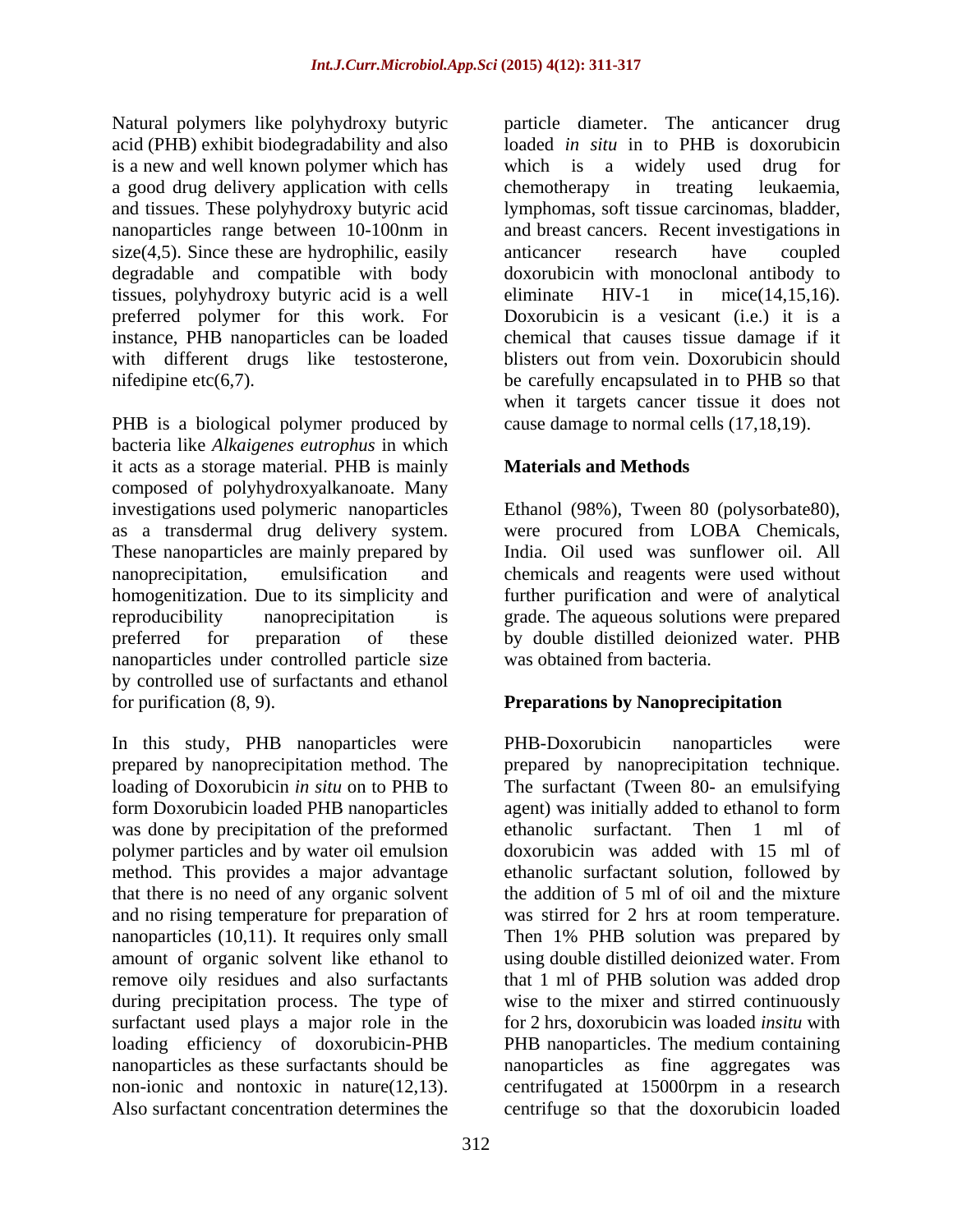leaving the supernatant above which has to<br>be discarded. The pellet was taken out for

SEM was performed using ZEISS SEM. This helps to focus the sample to extract structural and chemical information of the<br>nononerticles and else below to image the **Results and Discussion** nanoparticles and also helps to image the PHB-Doxorubicin combination. It helps to ensure the loading of drug in to the polymer. In this study the sample is coated with carbon coating cressington units. EDS Analysis of the prepared nanoparticles<br>analysis can be used to find the comparison reveals the structure and size of analysis can be used to find the comparison of different materials in the PHB doxorubicin nanoparticle combination.

FTIR spectroscopy incorporates the use of infra-red radiation to find the structure of the 4000 cm. This helps to find the structure of space inside.<br>molecules and also its absorbance spectrum. By using FTIR the amount of drug present FTIR in the nanoparticles can be investigated and the resulting spectrum reveals the  $\overline{r}$   $\overline{r}$   $\overline{r}$   $\overline{r}$   $\overline{r}$   $\overline{r}$   $\overline{r}$   $\overline{r}$   $\overline{r}$   $\overline{r}$   $\overline{r}$   $\overline{r}$   $\overline{r}$   $\overline{r}$   $\overline{r}$   $\overline{r}$   $\overline{r}$   $\overline{r}$   $\overline{r}$   $\overline{r}$   $\overline{r}$ characteristics of the PHB-doxorubicin FTIR (Fourier Transform Infrared

The drug release studies were carried out in

PHB nanoparticles were formed as pellet bnosphate buffer solution using dialysis be discarded. The pellet was taken out for dialysis membrane of molecular weight purification followed by air dried in an ranges between 12000 and 14000 was used. incubator at 37ºC for 3 hours. Initially the dialysis bag was treated with **Purification of the Prepared** Then 50mg of the formulated NPs were **Nanoparticles** added to the dialysis bag followed by The resultant pellet (unpurified) was taken is immersed in a 50ml phosphate buffer out and then washed with ethanol for 5 times saline solution and the pH of the phosphate to remove the excess drug that gets loaded buffer is 7.4. The entire setup kept at a on the polymeric surface. After purification magnetic stirrer at 100 rpm at 37ºC. After the pellet is air dried to form powdered 1:30 hrs 2 ml of sample solution was nanoparticles. withdrawn and the absorbance is measured **Characterization** After the sample is withdrawn from the **SEM** modify The experience is measured at membrane under controlled conditions. The phosphate buffer for above 15 minutes. addition of 1ml buffer solution and the setup using UV Spectrophotometer at 266 nm. setup 2ml of fresh buffer was added to the medium. The absorbance is measured at different time intervals to ensure the release of drug from the dialysis bag (20,21,22).

### **Results and Discussion**

### **SEM (Scanning Electron Microscopy)**

**FTIR** crystalline form for examination under resulting nanoparticle in the range of 50-<br>with a smooth surface having spherical  $4000 \text{cm}^{-1}$ . This helps to find the structure of  $\frac{\text{wnd}}{\text{space inside}}$ Analysis of the prepared nanoparticles reveals the structure and size of nanoparticles and also loading of drug in to the polymeric surface. The nanoparticles were first coated in a carbon sheet in a SEM. This images the loading of drug in to the polymer as shown in the figure given below with size range between 100-150nm space inside.

## **FTIR**

nanoparticles. *In Vitro* **Drug Release** light. The absorption spectrum of the FTIR (Fourier Transform Infrared Spectroscopy) is done to check the purity of the prepared nanoparticles by using infrared nanoparticle sample was obtained, from that the purity was checked by plotting a graph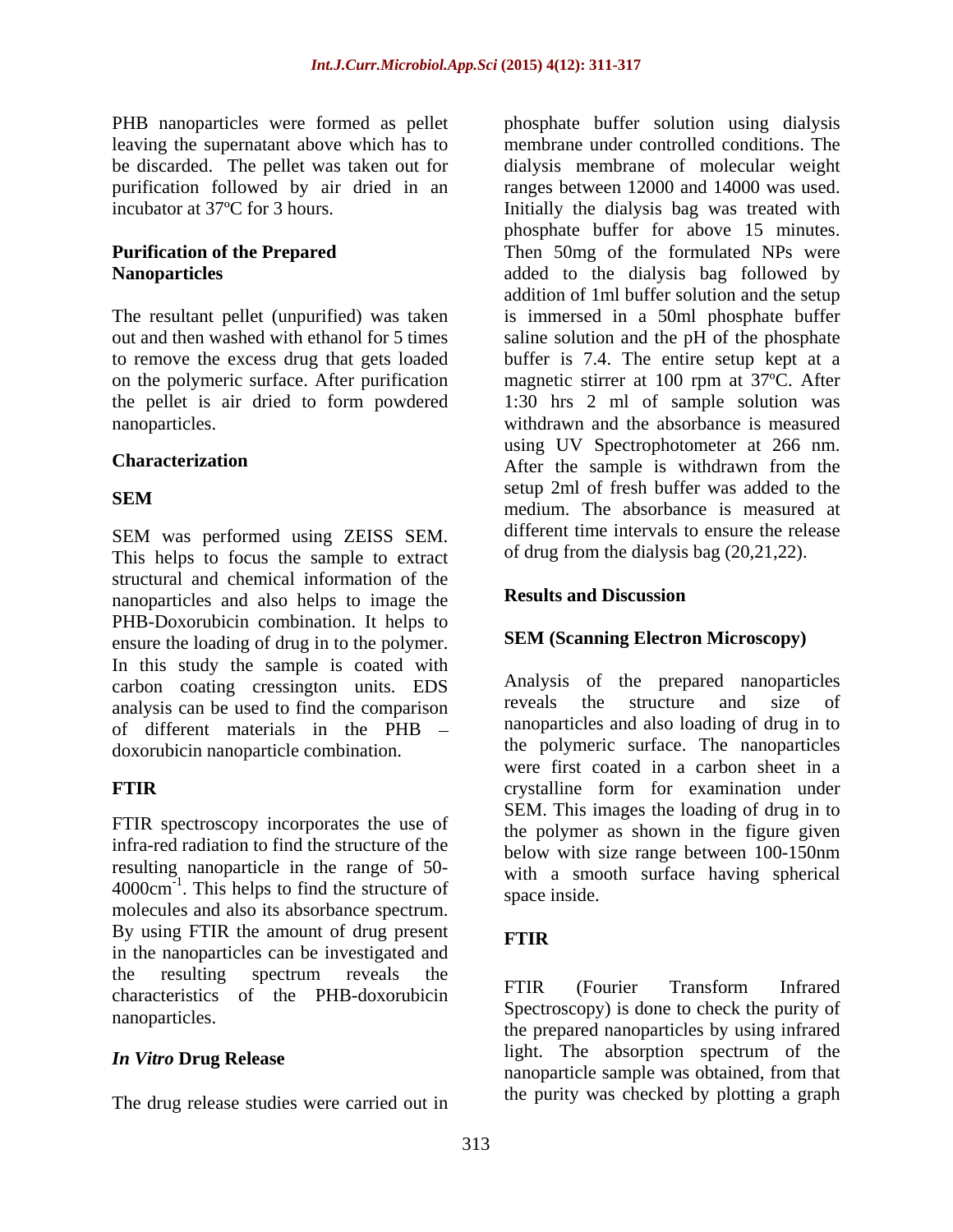transmittance. The graph shows the sample  $2049.06 \text{cm}^{-1}$ ,  $1550.49 \text{cm}^{-1}$ . remains impure at  $3013.11 \text{cm}^{-1}$  and it is pure

between the wave number and after the purification process at 2190.74cm<sup>-1</sup>, after the purification process at  $2190.74 \text{cm}^{-1}$ ,<br>2049.06cm<sup>-1</sup>, 1550.49cm<sup>-1</sup>.  $, 1550.49cm^{-1}.$ . We are also assumed to the contract of

|                          | Time (hrs) Absorbance at 266nm |
|--------------------------|--------------------------------|
| $1\frac{1}{2}$           | 0.352                          |
|                          | 0.269                          |
| $4\frac{1}{2}$           | 0.396                          |
|                          | 0.674                          |
| $\overline{1}$<br>40     | 1.218                          |
| $\overline{\phantom{a}}$ | 1.693                          |

**Table.1** *In vitro* Drug Release of PHB-Dox Nanoparticles

**Fig.1** Microscopic Image of PHB-Dox under SEM



**Fig.2** FTIR Result of PHB-Dox Nanoparticles :(a) Native PHB, (b) PHB-Dox NPs with Purification, (c) PHB-Dox NPs without Purification

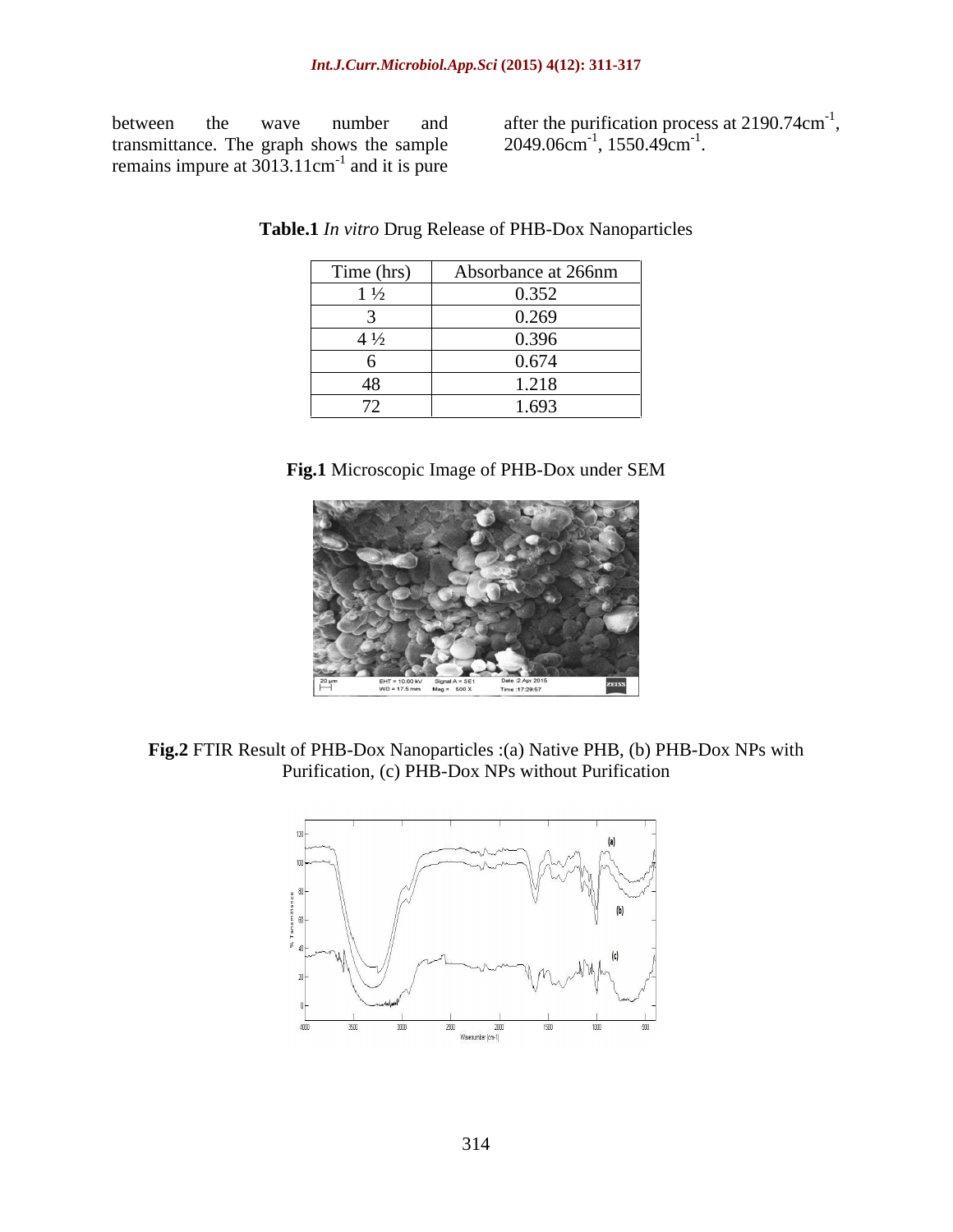### **Fig.3** *In vitro* Drug Release of PHB-Dox Nanoparticles



### *In Vitro* **Drug Release**

the period of 72 hours was in the table 2. The nanoparticle is put in a dialysis bag and University, Srivilliputtur to perform then kept in PBS (Phosphate Buffer Solution) of pH 7.4 at  $37^{\circ}$ c and then stirred concern. in a magnetic stirrer. The absorbance is low (0.352) at the initial period and it increases over the period of time; this indicates that the drug releases in a controlled fashion. 1. Gref R, Minamitake Y and Peracchia

successfully loaded on to the PHB polymeric nanoparticles using 2. Kwon GS, Yokoyama M and Okano T, nanoprecipitation method and its size range between 250 to 300 nm with smooth surface polymer-drug conjugates', Pharm Res, having spherical cavity inside which 1993, 10, pp.970–974. contains the anticancer drug (Doxorubicin). 3. Nagavarma B V N, Hemant Various parameters like loading efficiency, molecular weight of the drug as well as the Shivakumar H.G, 'Different concentration of the drug affects release of Techniques For Preparation Of nanoparticles from the dialysis bag. The Polymeric Nanoparticles- A Review', absorbance was checked periodically after 1hr of treating with the phosphate buffer pp.16-23. solution of pH 74 or the drug release studies. 4. FTIR was carried out to check the purity of the prepared nanoparticle sample. At the last, Hence, it is concluded that PHB nanoparticle serves as an excellent carrier hanoparticles as drug delivery for drug delivery systems.

### **Acknowledgement**

Drug release measurement of the sample for We are grateful to Royal Bio Research  $\alpha$  and then stirred concern c and then stirred concern. Centre, Chennai and Kalasalingam University, Srivilliputtur to perform characterization and cell line studies in their concern.

### **References**

- In this study, the drug, doxorubicin was polymeric nanospheres', Science, 1. Gref R, Minamitake Y and Peracchia MT, Biodegradable longcirculating polymeric nanospheres', Science, 1994, 263, pp.1600–1603.
	- Biodistribution of micelle forming polymer-drug conjugates', Pharm Res, 1993, 10, pp.970–974.
	- 3. Nagavarma B V N, Hemant K.S.Yadav, Ayaz a, Vasudha S and Shivakumar H.G, Different Techniques For Preparation Of Polymeric Nanoparticles- A Review', Asian J Pharm Clin Res, 2012, 5(3), pp.16-23.
	- 4. Kumaresh S. Soppimath, Tejraj M. Aminabhavi, Anandrao R. Kulkarni and Walter E. Rudzinski, Biodegradable polymeric nanoparticles as drug delivery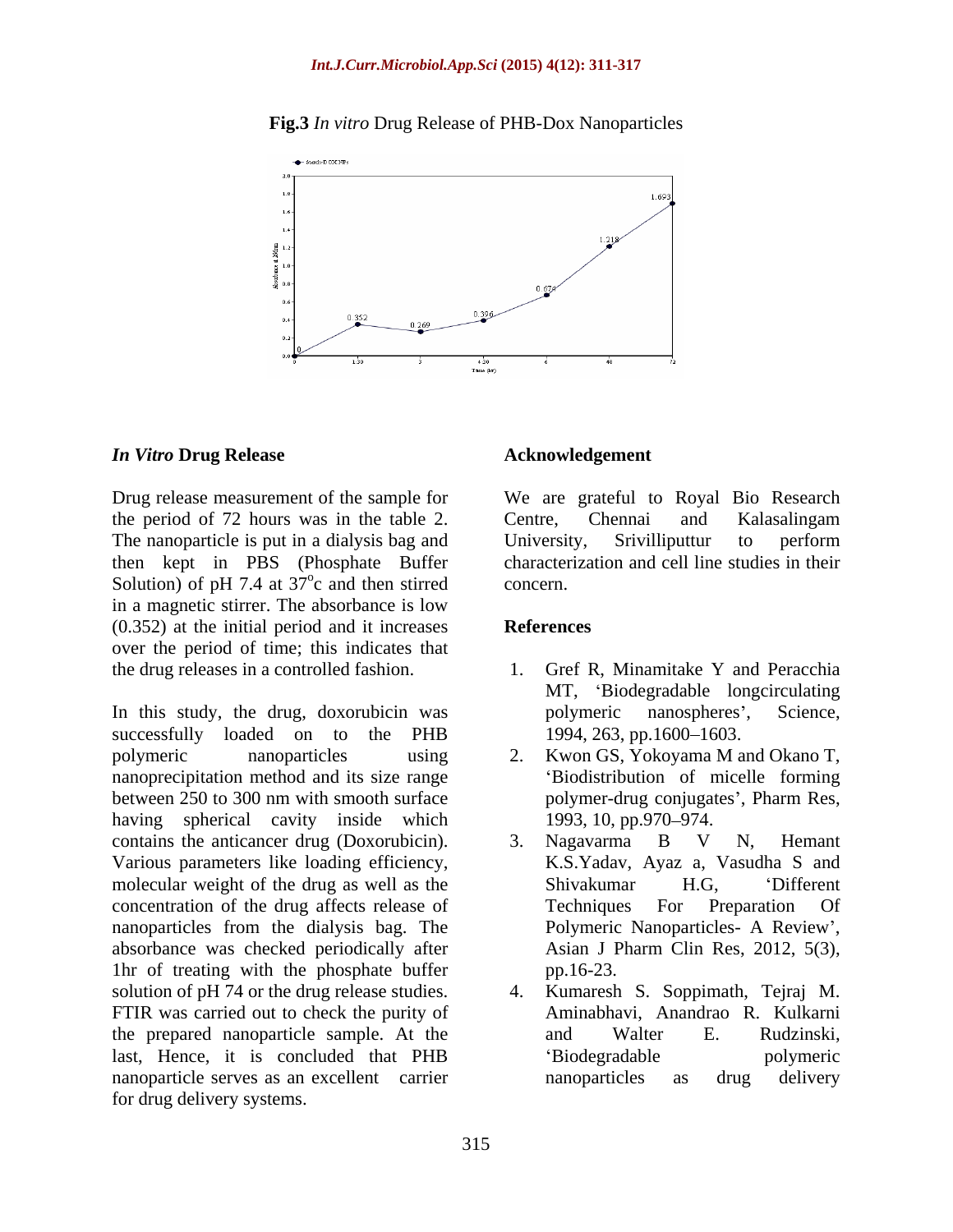- 5. El-Hag Ali A., and AlArifi A., evaluation of starch based hydrogels as
- 6. Chen L., Li X., Li L. and Guo S.,
- Release of Curcumin', Int J Poly Sci,
- 8. Susa M, Iyer AK and Ryu K,
- 9. Allemann E, Gurny R and Doelker E, <br>ultrahigh pressure', Carbohydrate
- evaluation of starch based hydrogels as Polymers, 2009, 78(4), pp. 725–730.
- 11. Wintgens V. and Amiel C, 'Surface release', European Journal of interaction of a beta-cyclodextrin 2007, 66(3), pp. 398–404.
- devices , J Control Release, 2001, 70. 12. Leach WT, Simpson DT and Val TN, pp.1 20. Encapsulation of protein nanoparticles Characterization and in vitro into uniform-sized microspheres formed in a spinning oil film', AAPS PharmSciTech, 2005, 6:75.
- carriers for colon specific drug 13. Lee ES, Na K and Bae YH, delivery systems , Carbohydrate Doxorubicin loaded pH-sensitive Polymers, 2009, 78(4), pp. 725–730. polymeric micelles for reversal of Acetylated starch-based Release, 2005, 103(2), pp.405–418. resistant MCF-7 tumor'. J Control
- biodegradable materials with potential 14. Chin S.F, Pang S.C and Tay S.H, 'Size biomedical applications as drug delivery systems', Current Applied a nanoparticles by a simple Physics, 2007, 7(1), pp. e90–e93. hanoprecipitation method', 7. Suk Fun Chin, Siti Nur Akmar Mohd Carbohydrate Polymers, 2011, 86(4), Yazid, and Suh Cem Pang, pp. 1817–1819. controlled synthesis of starch nanoparticles by a simple nanoprecipitation method', pp. 1817–1819.
	- 'Preparation and Characterization of 15. El-Hag Ali A. and AlArifi A., Starch Nanoparticles for Controlled Characterization and in vitro January 2014, Article ID 340121: carriers for colon specific drug pp.1-8, 29. 15. El-Hag Ali A. and AlArifi A., Characterization and in vitro evaluation of starch based hydrogels as delivery systems', Carbohydrate Polymers, 2009, 78(4), pp. 725–730.
	- Doxorubicin loaded polymeric 16. Szepes A., Makai Z., Blumer C., nanoparticulate delivery system to Mader K., Kasa P. Jr. and overcome drug resistance in SzaboRevesz P., Characterization and osteosarcoma , BMC Cancer, 2009, 9, drug delivery behavior of starch-based pp.399. bydrogels prepared via isostatic Drug-loaded nanoparticles – Polymers, 2008, 72(4), pp. 571–578. Mader K., Kasa P. Jr. and hydrogels prepared via isostatic ultrahigh pressure', Carbohydrate
- preparation methods and drug targeting 17. Chen L., Li X., Li L. and Guo S., issues', Eur J Pharm Biopharm, 1993, <br>
'Acetylated starch-based 39, pp.173 191. biodegradable materials with potential 10. El-Hag Ali A. and AlArifi A., Characterization and in vitro delivery systems', Current Applied Acetylated starch-based biomedical applications as drug Physics,  $2007, 7(1)$ , pp. e90–e93.
	- carriers for colon specific drug 18. Wang Q., Zhang N., Hu X., Yang J. delivery systems', Carbohydrate and Du Y., 'Chitosan/starch fibers and plasmon resonance study of the Pharmaceutics and Biopharmaceutics, their properties for drug controlled release', European Journal of 2007, 66(3), pp. 398–404.
	- polymer and hydrophobically modified 19. Yang X., Zhang X., LiuZ., MaY., poly(N-isopropylacrylamide)', Huang Y. and Chen Y., 'High-Langmuir, 2005, 21(24), pp.11455 efficiency loading and controlled 11461. release of doxorubicin hydrochloride on graphene oxide', Journal of